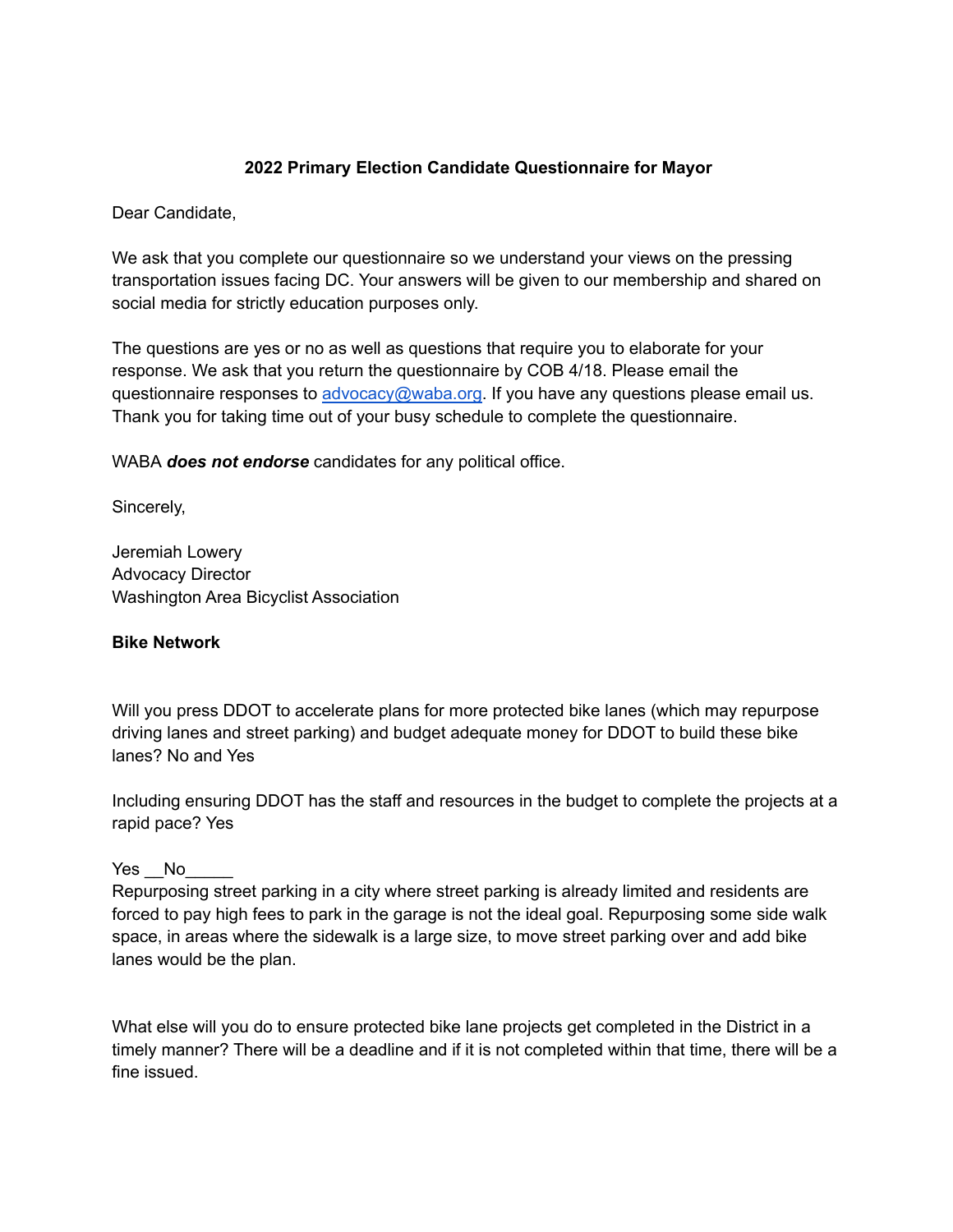What other budgetary biking and transportation items will you fight for and prioritize? Bike lines on every DC street.

## **Trails Network**

The Capital Trails Coalition seeks to create a world-class network of multi-use trails that are equitably distributed throughout the Washington DC region. The Coalition is in the process of finding funding to complete 800 miles of planned trails into pavement that people can walk and bike on. Trails are an economic boost for local economies and improve the health and well being of communities, would you support DC, alongside MD and VA, dedicating funding to complete our regional trail network?

 $Yes_x No$ 

Further explain how you would advocate for the completion of the DC's portion of the Trail Network? Provide funding as well as help to raise funding from other areas so there is a safety net. Make sure they have staffing and resources to get the job done.

# **Vision Zero**

Do you support the recent bills before the Transportation Committee, that would ban right turn on reds and permit the so-called Idaho stop?

Yes x (no right turn on red)  $\lfloor$  No  $\lfloor$  x (idaho stop)  $\lfloor$ 

The Idaho stop is a danger to bikers and drivers as a lot of drivers and bikers do not pay enough attention to traffic. Bikers already use red lights as stop signs and stop signs as yield signs and the amount of traffic crashes is still up.

Vision Zero - is it working and if not, what needs to be done by the District to achieve the goal of zero deaths due to traffic crashes? Bikers can have their own light on the traffic lights like the busses have. The No turn on reds will also be a great addition.

## **Transportation Equity Priorities**

If elected or re-elected this year, what policie(s) or legislation will you pursue in your upcoming term to ensure our transportation system is equitably moving forward?

Pursue policy on a way for WMATA to remain efficient and eco-friendly with the busses and trains; and also with the amount of time it takes to commute most places. Policy for lowering the